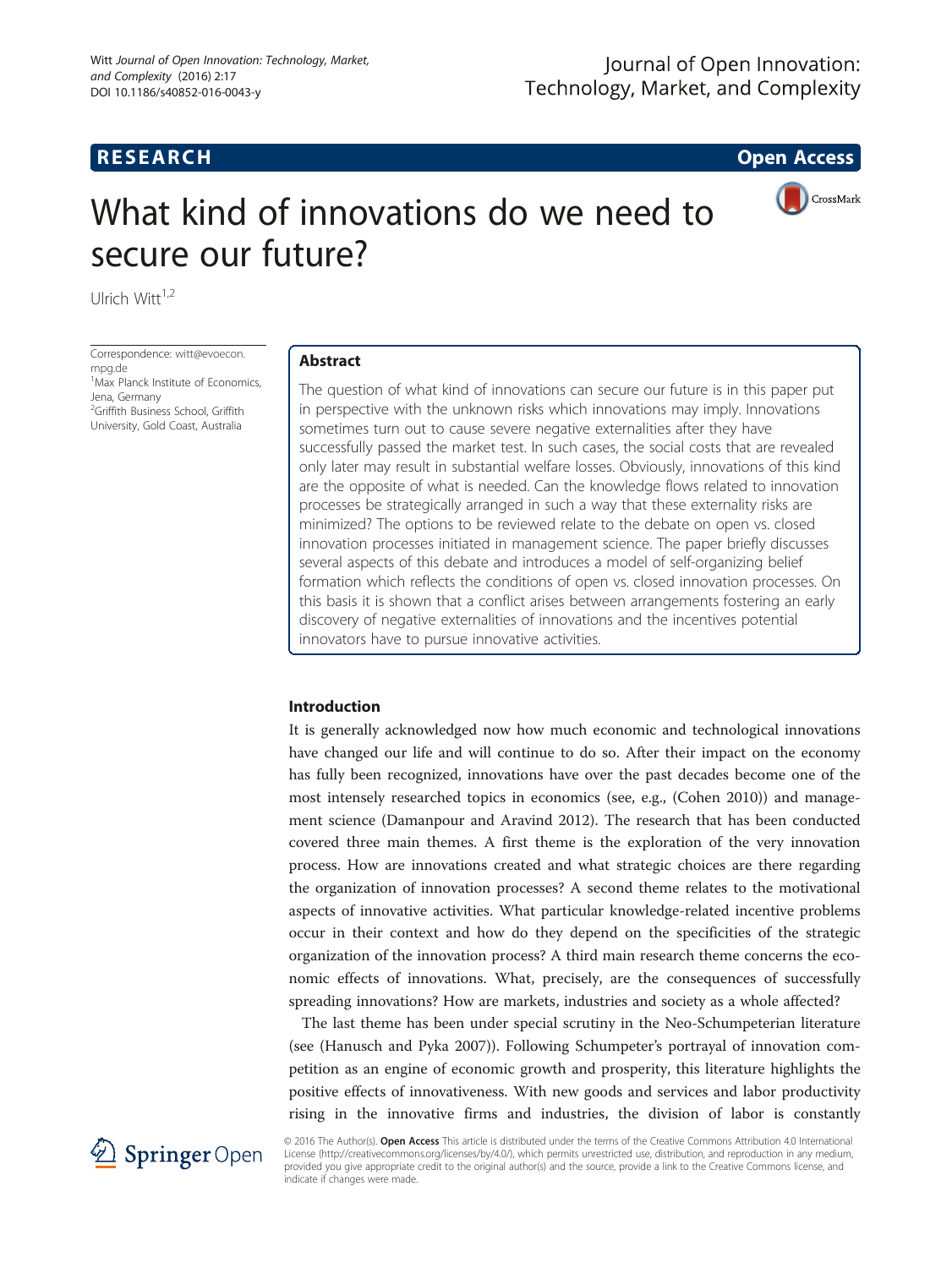transformed both nationally and internationally (Metcalfe et al. [2006\)](#page-13-0). An ability to stimulate domestic innovativeness makes initially less developed countries succeed in catching-up internationally with the more advanced economies (Fagerberg et al. [2007](#page-13-0)). By offering new employment opportunities and paying higher wages, innovative firms and industries allow national per capita income to grow, and thus to raise the living standard of the masses (as (Schumpeter [1942](#page-13-0)), Chap. 7 put it). In a similar spirit, the management literature dealing with the third research theme propagates innovative activities as a prime strategy for gaining a competitive advantage and generating sustained profits.

The criterion on which the positive assessment of innovativeness and its effects is based is that innovations successfully pass the market test. To do so, there must be a demand for the innovations. This can be the case because they offer a solution to problems not satisfactory solved before. In most cases, however, there is a demand for innovations simply because they result in a lower price, better quality, and/or more convenient purchasing conditions. If innovations successfully pass the market test this automatically means that the demand side is made better off. At the same time the innovator can earn a profit. For that reason innovations successfully passing the market test are usually thought to improve welfare and are therefore considered highly desirable.

Such a view is indeed warranted, as long as innovations do not cause any negative externalities, i.e. welfare diminishing effects which are not, or not fully, reflected by the price system. Yet, this often neglected proviso is far from always being satisfied. Innovations that turn out to trigger negative externalities are not exceptional. In fact, innovations can "bite back" (Tenner [1996](#page-13-0)) and cause substantial welfare losses, if their social costs turn out to exceed the private gains. Innovations of that kind are, of course, not those we need to secure our future.

The problem that a successful market test of goods and services does not guarantee a full internalization of the social costs they may cause is not specific to innovations. Even when harmful externalities are well known, affected third parties may be unable to force the party which causes the social costs to internalize these costs. (Government regulations such as safety, hygiene, and environmental norms which make violators liable for transgressions aim at curing this.) What is specific to innovations is that, because of the epistemic boundary implied by novelty, their negative effects are often completely unanticipated and hence not subject to existing regulations. The social costs of an innovation only turn out with a considerable time delay after it has spread in the market. Even if regulations or other measures are then invoked, substantial damages may have already accumulated. Hence, because of the epistemic boundary the risk of potentially very substantial welfare losses caused by non-internalized social costs of an innovation can never be excluded.

Therefore, the question of what kind of innovations we need to secure our future has to be put in perspective with the unknown risks which innovations may imply. Are there welfare enhancing innovation processes for which the externality risks could be minimized? Put more specifically in the context of the present paper, can innovationrelated knowledge flows be strategically arranged so that negative effects can as early as possible be discovered and accounted for? If so, how are the incentives for innovators affected by arrangements designed to reduce the risk?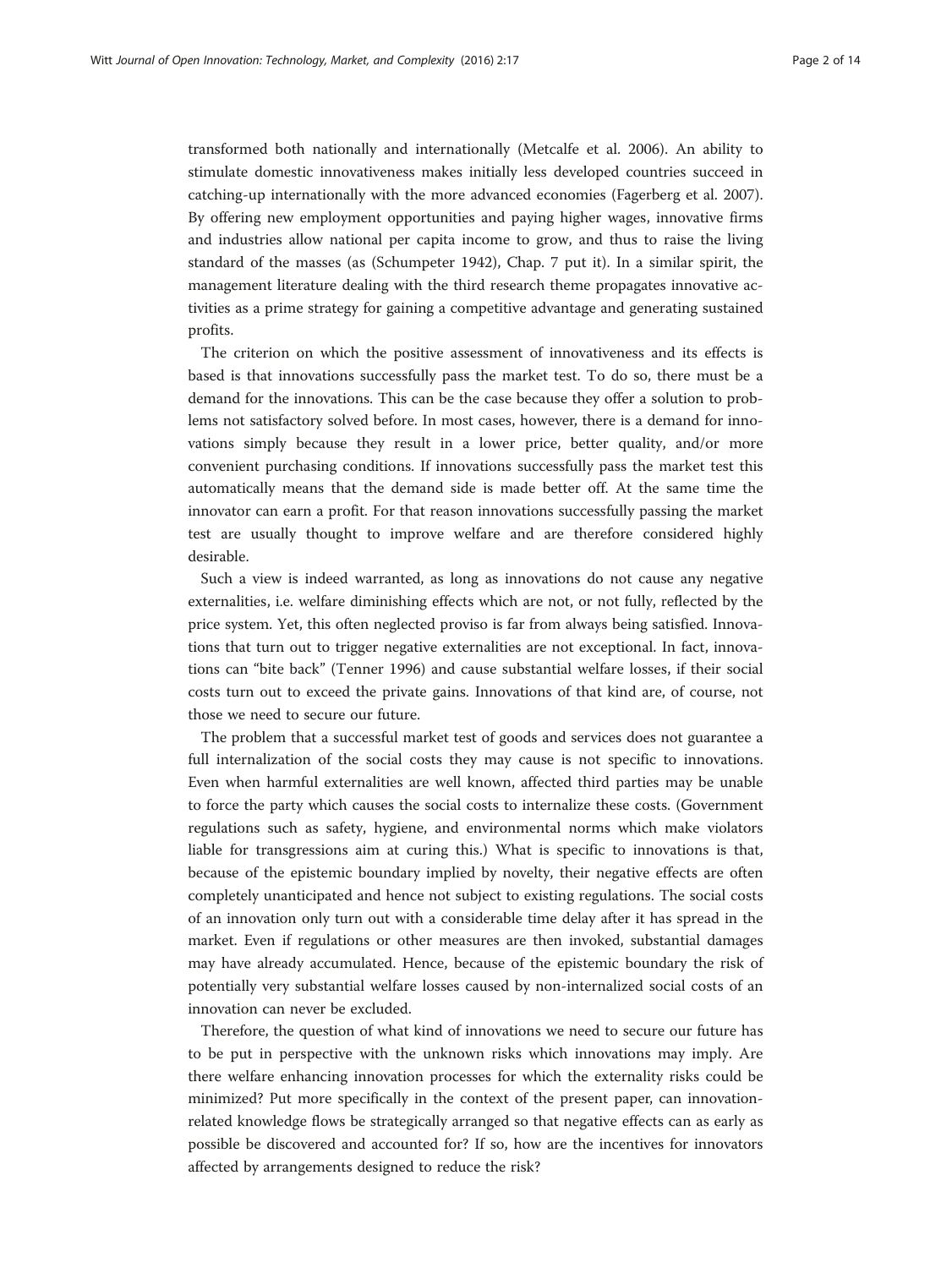As will turn out, the attempt to answer these questions requires discussing several problems related to the other two main themes of research on innovations. The question of the arrangement of innovation-related knowledge flows refers to the details and specificities of the innovation process – the first of the research themes mentioned above. More in particular it will have to be discussed what role the open vs. closed innovation debate has to play in this context which was initiated in management science by Chesbrough ([2003\)](#page-13-0). The inquiry would be incomplete, however, if it would not also ask to what extent such measures are compatible with the incentives to innovate – the motivational issues dealt with under the second of the mentioned research themes.

The argumentation in the present paper proceeds as follows. To lay out the ground for addressing the question in the heading, Section 2 briefly recapitulates some key insights generated by the research on the first two main research themes just mentioned. Special attention will be given to the role of open vs. closed innovation processes and the motivational problems, or incentive problems, relevant for these processes. Section 3 then turns to the question of what determines whether and when innovations are successful and whether successful innovation are always also welfare improving. Related to the heading of this paper – asking what kind of innovations we need to secure our future – the problematic role of externalities and social costs will be highlighted which innovations can cause. Section 4 presents a simple model of open and closed innovation processes. The model is designed to explore what difference open vs. closed innovation processes make with respect to keeping the risk of undesirable innovations down and what motivational or incentive problems may turn up in this context. Section 5 presents the conclusions.

# Knowledge flows and incentive problems in innovation processes – a brief recap

Knowledge flows related to innovative activities are a core component of the first major research theme dealing with the details and specificities of how innovations are being created and how the innovation process can best be organized. Whenever novelty comes into play, this research confronts a hard epistemic bound (see (Witt [2009\)](#page-13-0) for a detailed discussion). Innovations mirror new cognitive concepts which emerge when inventors, researchers, developers, or entrepreneurs (re-) combine – often in team work – already existing cognitive concepts into something that can be given a novel meaning. How one arrives at identifying a new sense in combinations – the act of conceptual integration – is neither well understood nor, of course, predictable.

The following may serve as an example. At the end of the 19th century Herman Hollerith combined punch cards having holes in specific places – a device known from mechanic musical instruments – with the cognitive concept of coding numbers by the arrangement of holes on the cards. In mechanic musical instruments, this technique was used for coding musical notes. Air pressure passing through the holes of the punch cards triggered an acoustic tone in pipes, strings or bells associated with the holes. Hollerith not only replaced musical notes by numbers. He also combined his punch cards with an electric reading device replacing air pressure: spring-mounted needles made an electrical connection when passing through the holes. Taken in isolation, all of the elements which Hollerith combined were no new concepts, yet their combination was. In fact, it was the first electro-mechanically machine able to tabulate and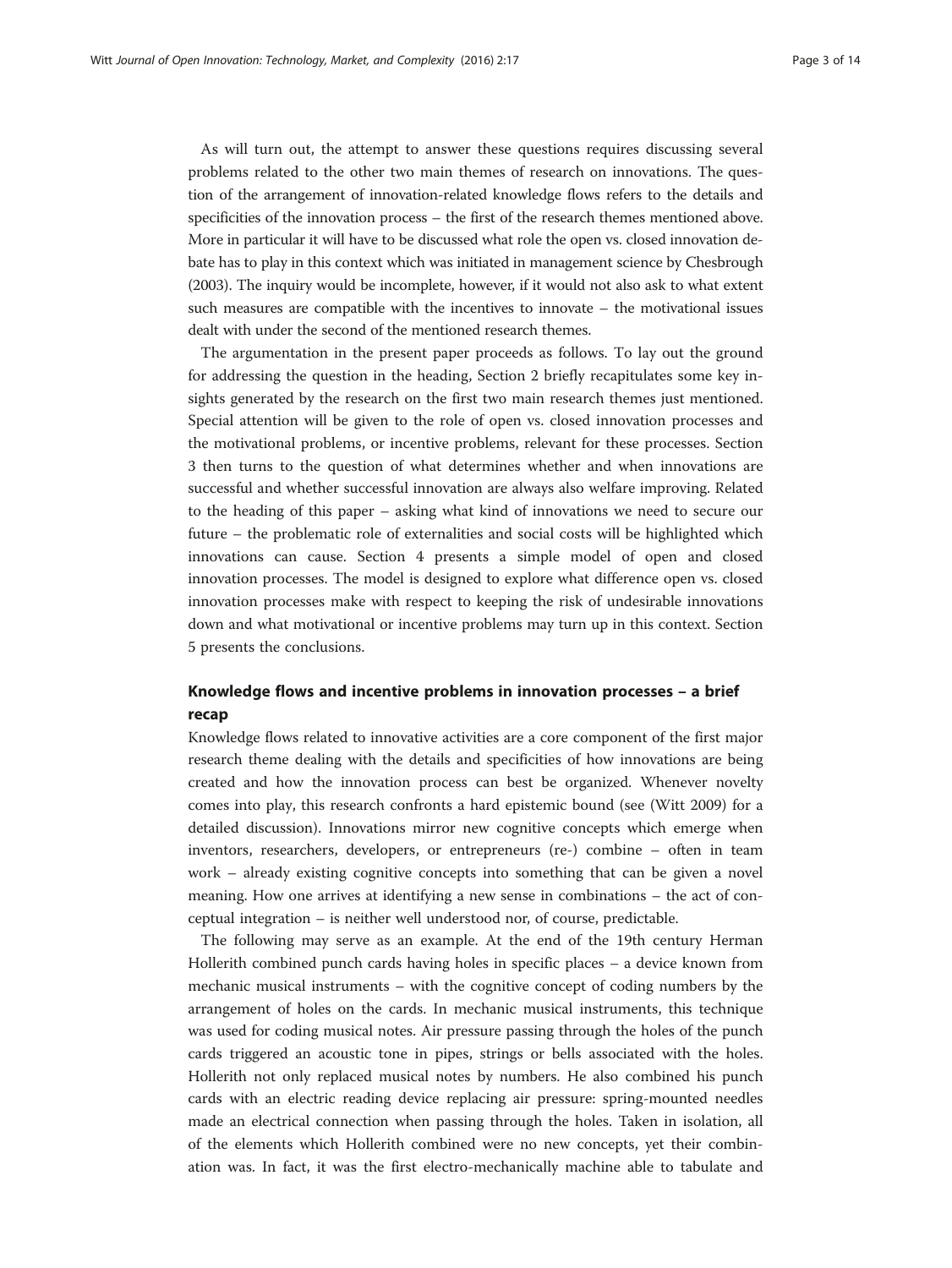sort numerical information automatically. This turned out to be a major innovation when introduced to the market by the Tabulating Machine Company, later Computer Tabulating Recording Company renamed IBM in 1924 (see (Kistermann [1991\)](#page-13-0)).

In this case, as in the case of all innovations, the implications and consequences of the novel concepts were not brought out instantaneously. They were unraveled in a trial and error process which can last for years and regularly spurs further knowledge extensions. The role of knowledge flows for and in the revelation process becomes apparent by two questions: where do the concepts entering the new combinations come from and how permeable is the process of unraveling their implications? For these questions the distinction between open vs. closed innovation has come to be considered crucial (Chesbrough et al. [2006\)](#page-13-0). Both open and closed innovations originate from the (re-) combining of pre-existing cognitive concepts by inventors, researchers, developers, entrepreneurs, or a team of them. In both cases, access to knowledge – which these actors have not created themselves but absorbed from their social and cultural environment – is crucial. It is therefore not the source of knowledge as such that makes the difference between open and closed innovations. It is rather the strategic choice of the way in which the acquisition of relevant outside knowledge takes place and the extent to which it is also involving outbound information flows.

In innovation processes open to inbound knowledge flows, commercial firms or other organizations follow a strategy of tapping relevant external knowledge on purpose. They can do so in informal ways and/or formally by, e.g., contracting external expertise or implementing crowd sourcing arrangements. These inbound knowledge flows may be combined with outbound knowledge flows, e.g., in a mutual trade of information.<sup>1</sup> The more the acquisition of on purpose, innovation-related knowledge from outside actors is made part of the strategic organizational design, of explicit legal arrangements, and of deliberate collaboration, the more akin to open innovation the designed processes are. The collaborations may be based on joint R&D and/or marketing activities with actors outside the boundaries of the individual firm. The result is an information exchange, i.e. simultaneous inbound and outbound knowledge flows. If, in contrast, the open innovation process of an organization draws mainly on inbound knowledge flows, outside actors providing the knowledge must be compensated in exchange by, e.g., getting access to improved customized products and services as in the case of customer co-creation activities. Or the outside actors are directly financially compensated, e.g., through research grants or contract research.

In any case, it is important to recognize that there are constraints on the deliberate acquisition and exchange of knowledge which set limits to the openness of innovation processes. A first constraint lies in the absorptive capacity of the potential knowledge recipients ((Cohen and Levinthal [1989\)](#page-13-0), see also (Witt and Zellner [2009\)](#page-13-0)) for an extended discussion). A second constraint is the capacity of the channels by which specific knowledge can be acquired. With insufficient or lacking channels, the tapping of outside knowledge for creative recombinations is difficult if not impossible, and open innovation processes cannot develop their potential. For this reason, a platform offering efficient channels for gaining specific knowledge has always been a hallmark of innovative hotspots. For long time, expositions and industry fairs served as the main platform. Now the internet offers a channel of unprecedented capacity for acquiring knowledge at a global scale and at costs by orders of magnitude lower than ever before.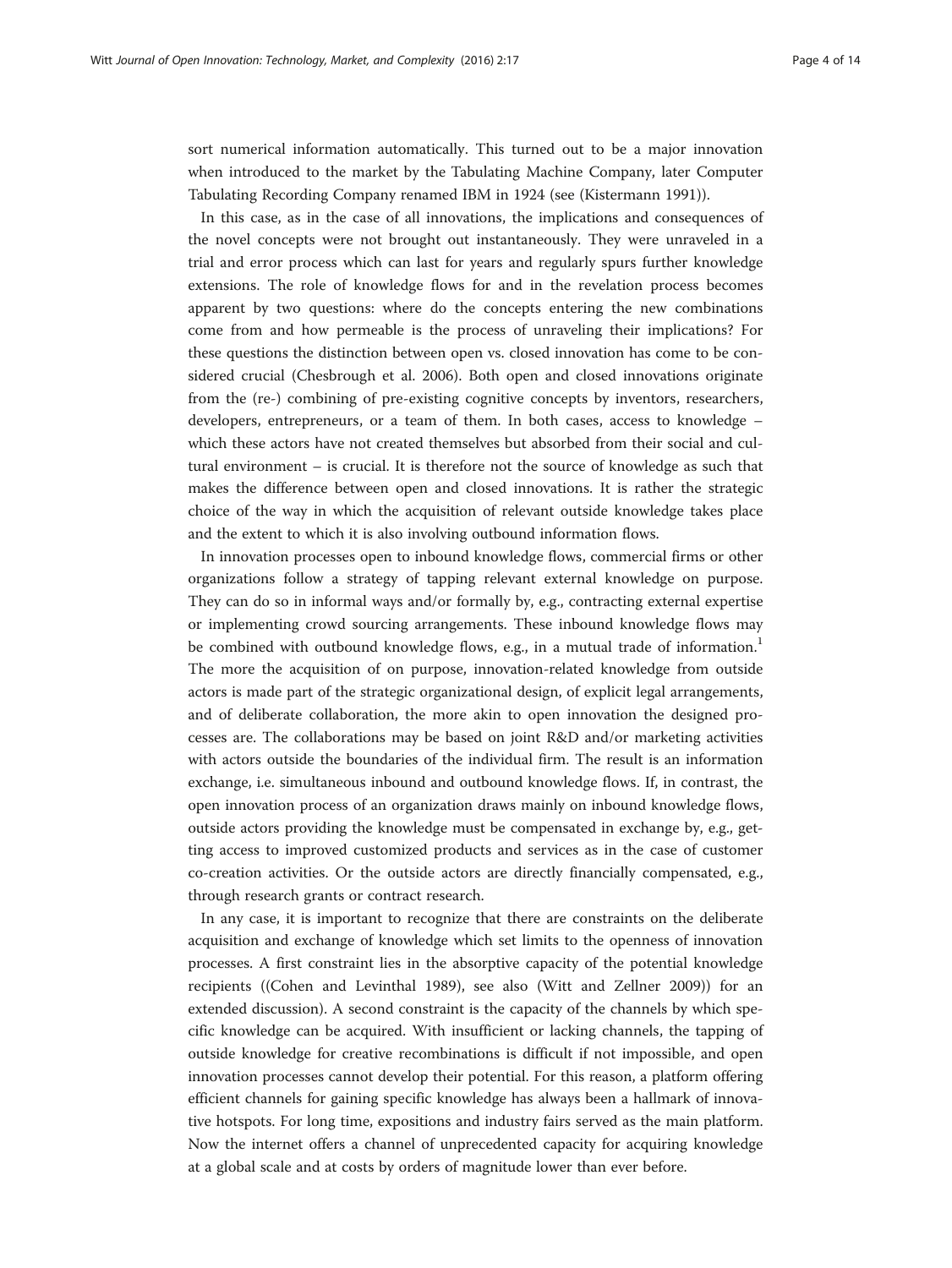It is not accidental, therefore, that the internet has been instrumental in boosting worldwide open innovation activities. The innovation process made significant headway, in particular, in the very material from which ICT and the internet itself is made, namely software. The reason is that software is based on a common language and logic that makes it easy for potential adopters to develop a common absorptive capacity. Moreover, electronic software can easily be transferred and collectively be shared. With the non-rivalry in use, software satisfies one of the conditions of a public good. The other condition – non-excludability – is satisfied for software developed in the open source movement. The fact that this is a public good and that it is nonetheless privately provided at an unprecedented scale may have come as a surprise. It, too, seems to be due to the specific conditions of the internet. With a broadly distributed absorptive capacity and an efficient knowledge exchange channel, individual users can contribute at a very low cost to them their own intellectual input to the open innovation process which is thus able to activate swarm intelligence for its progress.

The unique, previously unexperienced success of open source innovation processes in the internet has inspired some researchers to suggest these processes as a model for open innovations more generally (Chesbrough [2003\)](#page-13-0). However, the broad openness of both inbound and outbound knowledge flows accomplished in this special innovation domain is not easily met in other innovation domains. The reason seems to be that open innovation processes, particularly those with open outbound knowledge flows, make it difficult to protect private knowledge from becoming a public good – which would not normally be privately provided. (Even in software development the lion's share of the products comes as closed innovations by commercial suppliers like Microsoft, Oracle, SAP which enforce the excludability condition of private intellectual property.) A recent empirical study of a sample of large firms from diverse industries in the U.S. and in Germany (Chesbrough and Brunswicker [2013](#page-13-0)) indeed shows that, when it comes to opening innovation processes to outside actors, these actors are usually still few and in geographically close vicinity. Inbound knowledge flows in the context of innovative activities are mostly restricted to the firms' customers and purveyors and to university contacts. Outbound information flows take place by selling products which embody specific technological knowledge to customers, by joint ventures with few partners, and by collective standardization processes in the industry.

Ultimately, a motivational conflict becomes apparent here which implies yet another constraint on the openness of innovation processes. This constraint relates to the second of the mentioned main research themes, i.e. the explanation of the motivation of innovators. Pursuing innovative activities usually involves substantial investments of human and financial resources. The returns on these investments are more uncertain than investments in already established businesses because of lack of precedents and the epistemic bounds. The motivation for taking the risks of such uncertain investments rests in the expectation that a competitive advantage can be gained that results in an innovation rent.<sup>2</sup> This means a profitability of the investment which is higher than that of non-innovative investments. However, if an innovation rent is indeed feasible, it will only last as long as potential competitors can be excluded from competing it away by imitating the innovation. Precisely this condition may conflict with the openness of an innovation process. The disclosure of internal knowledge to outside actors carries the risk that this knowledge becomes a public good. The more open outbound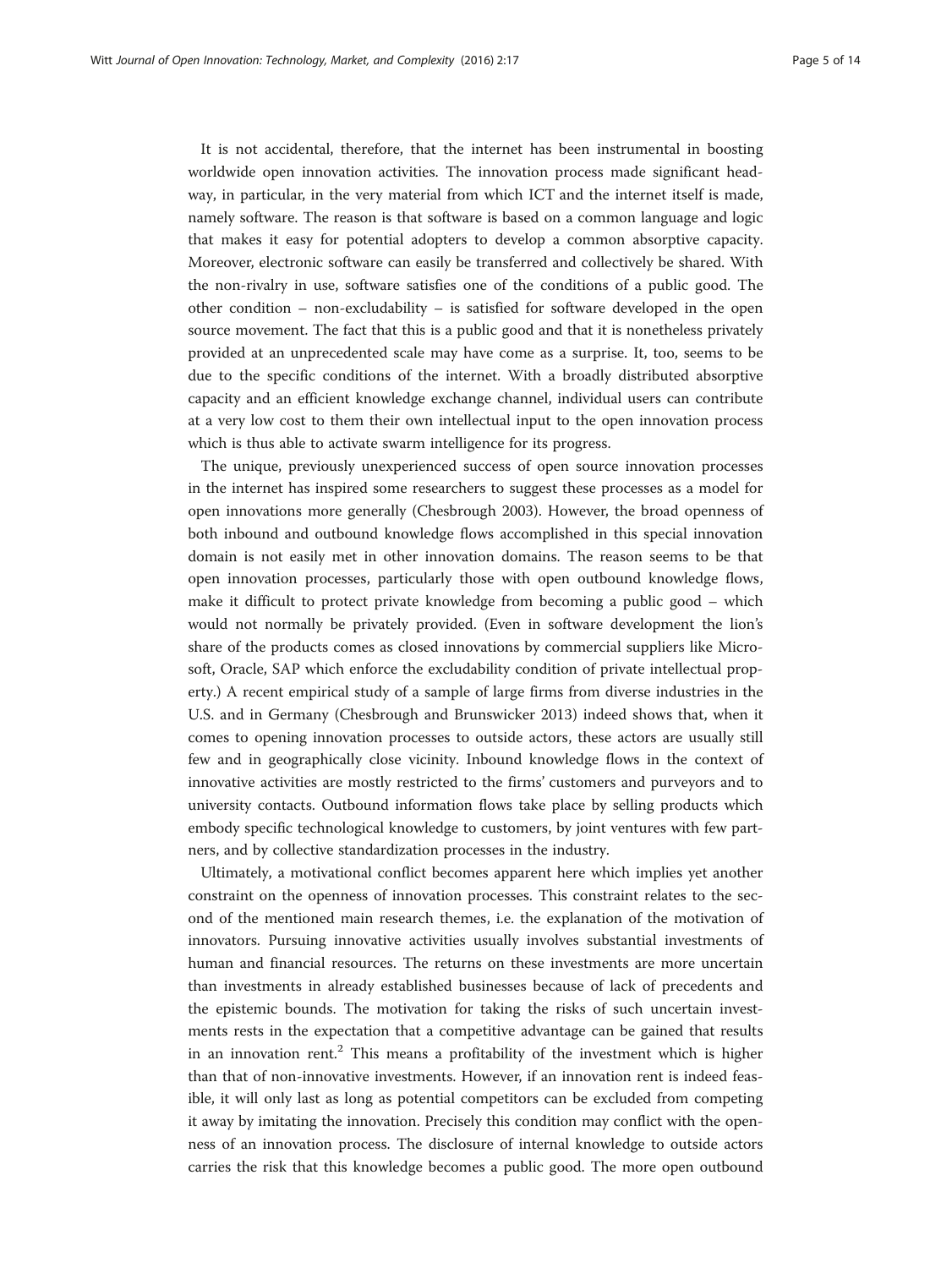knowledge flows are, the easier innovative know-how can be acquired by potential competitors and the hoped-for innovation rent or even the entire profit may be dissipated.<sup>3</sup>

With respect to the strategic decision of choosing an open or a closed innovation strategy, the simple question therefore is: If the motivation is to gain a competitive advantage and an innovation rent, are inbound and/or outbound knowledge flows necessary for making the innovation feasible? And to what extent do these flows affect the profitability of the venture? The fact that outside the internet-based open source movement this question addresses a real problem is reflected in the findings of Chesbrough and Brunswicker [\(2013\)](#page-13-0). In their empirical study, inbound open innovation practices are almost four times more frequent in the firms they sampled than outbound activities. When outbound activities are undertaken at all, they typically take place within purveyor-customer relationships where customers are specialized in different markets and/or stages of the value chain and, hence, unlikely to become direct competitors. Or the activities are based on contractual arrangements that are designed to create and sanction a coalition of innovating members who share the costs of generating innovative knowledge and gain access to it on a mutual basis such as in joint ventures or bodies for industrial standardization.

#### The effects of innovations: private gains vs. social costs

In view of the positive effects of innovations it is not surprising that in politics and in the public the call for more innovative efforts abounds. Innovations bring relief from physically exhausting work, drive up labor productivity, enable per capita income growth, yield competitive advantages both nationally and internationally, create new employment opportunities, result in new goods and services – in short: have improved the human lot dramatically as compared to one or two centuries ago. Works on the effects of innovations (the third of the mentioned major research themes) – certainly almost all of the neo-Schumpeterian contributions – highlight more or less exclusively these positive effects of innovative activities. Likewise, the management literature propagates innovations as prime strategy for gaining a competitive advantage and generating sustained profits.

However, a portrayal of the effects of innovations would be incomplete if it would not realize that there is also a dark side related to many innovations, and that for this reason it must be asked what kind of innovations we need to secure our future. Despite the fact that innovations have been highly successful in the market and generated substantial profits, it has not been uncommon that some of them ended up in a disaster. A treacherous feature of innovations is that they can "bite back" (see (Tenner [1996](#page-13-0))). Due to the epistemic bounds on fully recognizing the implications of innovations, the negative effects often only turn out with a considerable time delay. Adopters of the innovation who realize them as diluting their contractual situation may exercise a right of recourse and induce others not to buy the innovation. The private gains which both the innovator and the adopter expected to obtain then disappear and so does the innovation.

While in this case the negative effects are internalized and the self-regulation of the market works, in the case of negative externalities the adopters' contractual position is not directly affected. Therefore they are unlikely to react in a similar way and to force the innovator via the market to internalize the costs she causes to others. One sort of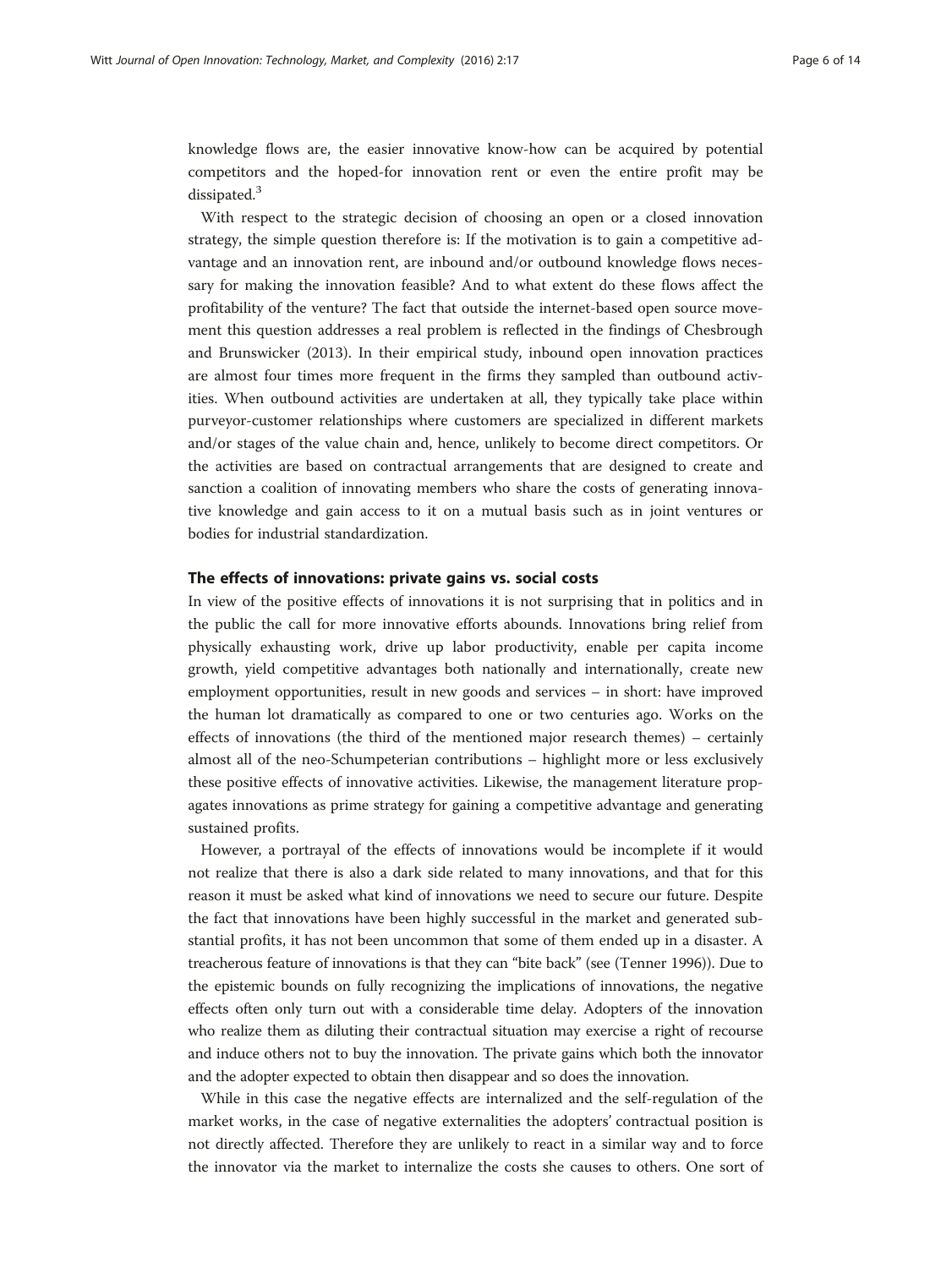such externalities are "pecuniary" ones which hit the innovator's competitors with the traditional – now substituted – products and services and/or their outdated technologies and resources. Specific investments which the competitors made before the innovation was introduced are devalued or even lost. Capital owners face losses on their expected returns, labor faces losses on the expected income from human capital investments.

A topical example are the effects which highly innovative industries such as consumer electronics have on traditional manufacturing industries particularly in highly developed countries like the U.S. Attracted by the innovations, consumers increasingly spend on smart phones, say, while expenditures on, e.g.,, household supplies, linen, upholstery grow much less, if at all. The effects of the innovation induced substitution are completely mediated by the price mechanism and result in a redistribution of income increases, if not of absolute income. In this particular case, it also amounts to an international redistribution of income increments often associated with "globalization". Since the highly innovative consumer electronics industry has substantial parts of its value chain located in Asia, it contributes to new employment opportunities and rising income there. In contrast, traditional industries in the U.S. suffer from the substitution competition which causes losses of employment and contributes to stagnating labor income here.

Nonetheless, in the case of such "pecuniary" external effects, the sum of private gains from a successful innovation usually exceeds the sum of private losses for the (world) economy as a whole. In principle, those who suffer losses as a result of the innovation could therefore be compensated out of society's innovation gains. If this were to happen, the compensations would amount to an internalization of the "pecuniary" externalities and a net welfare gain from realizing the innovation could be stated. $4\ \text{In}$ contrast, in the case of negative technological externalities, there are not only more or less dramatic redistribution effects. The entire society may turn out to be forced to bear heavy social costs caused by innovations. These social costs can exceed the sum of private gains obtained through the innovation, the more so the later the negative effects are discovered. In such cases, society can suffer a net welfare loss from innovations. Despite the fact that such innovations have successfully passed the market test, they are the opposite of what we need to secure our future. Unfortunately, this is not a rare case.

For instance – to mention some spectacular cases – in the 1960s chlorofluorocarbon gas was successfully marketed as a major chemical innovation in the production of cooling agent, fire-extinguishing agents, multi-purpose lubricants, aerosol such as in hair sprays, and many other purposes. It seemed to solve many technical problems in an inexpensive and convenient way. Only years later it was discovered what immense social costs the innovation caused. Chlorofluorocarbon emissions contribute significantly to the greenhouse effect. Moreover, the gas accumulated in the stratosphere and started to destroy the Earth's ozone layer. After the discovery a cumbersome process of reaching an agreement on collectively putting a ban on chlorofluorocarbon gas use started. While the process was eventually successful it may last long until the ozone layer fully recovers. Further examples of innovations passing the market test as supposed solutions for technical or commercial problems which later turned out to cause immense social costs are not difficult to find: new materials such as asbestos; new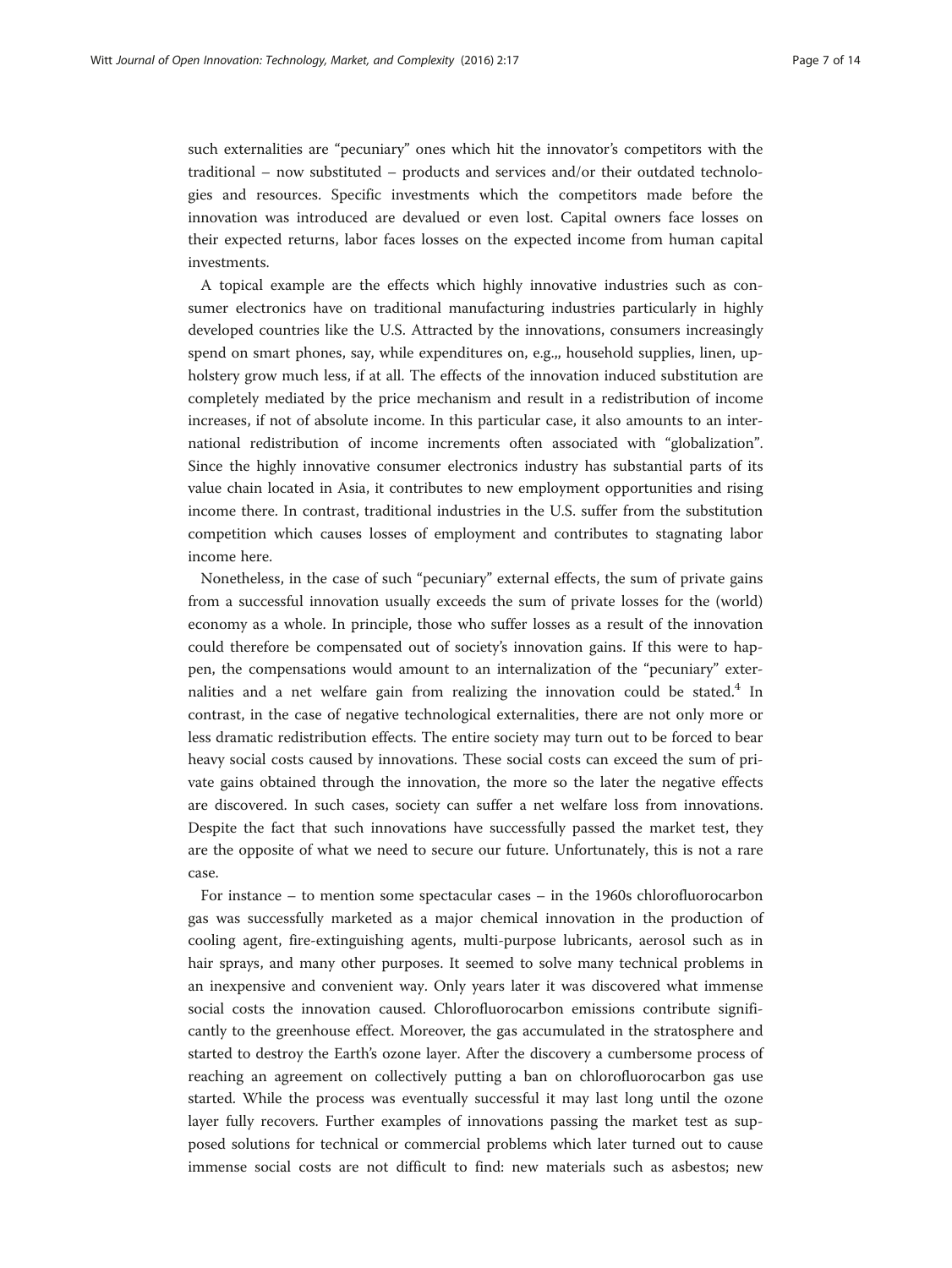pesticides such as DDT; new drugs such as Rofecoxib (Vioxx); new techniques such as nuclear power generation or deep sea oil drilling, and so on (see also (Tenner [1996\)](#page-13-0)).

In these cases, the unexpected negative externalities are a result of innovative production techniques or the particular features of new products. Since the epistemic bounds prevent an immediate identification of all implications of an innovation the risk that innovations develop such negative externalities can never be excluded. All that can be hoped for is that by proper arrangements for the innovation process the chances of identifying innovations causing serious externalities as early as possible are increased. It is at this point that the open vs. closed innovation option comes in as the discussion in the next section will show.

#### The role of opening the innovation process

When organizations, particularly commercial firms, consider starting an innovation project, the new cognitive concepts that inform the imagined new business are still tentative and incomplete. Accordingly, beliefs in whether the project will become a success or failure are not yet consolidated. In the team responsible for pursuing the innovation, typically consisting of developers, engineers and scientifically trained staff, marketing specialist, and managers with entrepreneurial function, not everyone is necessarily convinced of a successful outcome. Opinions on this question are formed, pro and con, in an ongoing interaction between the involved team members processing newly gained information. Proponents and opponents of the project may develop second thoughts and change their respective opinion, depending on what argument or evidence is presented in their exchange. The discussed epistemic bounds notwithstanding, the credibility of the exchanged arguments is not entirely disconnected, of course, from already existing knowledge about the properties of the innovative project. However, the uncertainty about whether this knowledge is sufficiently representative of the unknown true feasibility and costs, not to forget social costs, of the innovation leave room for interpretative differences.

It is for these reasons that the teams responsible for an innovation project in an organization often open up the innovation process. They may mainly wish to consult outside expertise in the form of inbound knowledge flows as explained in Section 2. Such external opinions and advice are supposed to help improving, and sometimes result in modifications of, the understanding of the technical feasibility and the benefits and costs of the intended innovation. However, even when the consulting of external expertise is mainly organized in the form of inbound knowledge flows, some information about the innovation is likely to be disclosed in the exchange with the consulted outside actors. The more specific the information requested is, the more conclusive it may be for guessing what is going to be developed. Hence, an outbound information flow can only be prevented completely in a closed innovation process.

In effect, the consulting of external expertise adds weight to, and sometimes changes the weights of, the arguments exchanged within the innovating team. At the end of the day, opening up the innovation processes comes down to strengthening the not yet consolidated beliefs in either success or failure of the project within the innovating team. The question is whether, in comparison to closed innovation processes, open innovation activities also make a difference with respect to the likelihood of an earlier discovery of severe negative externalities of the considered innovation.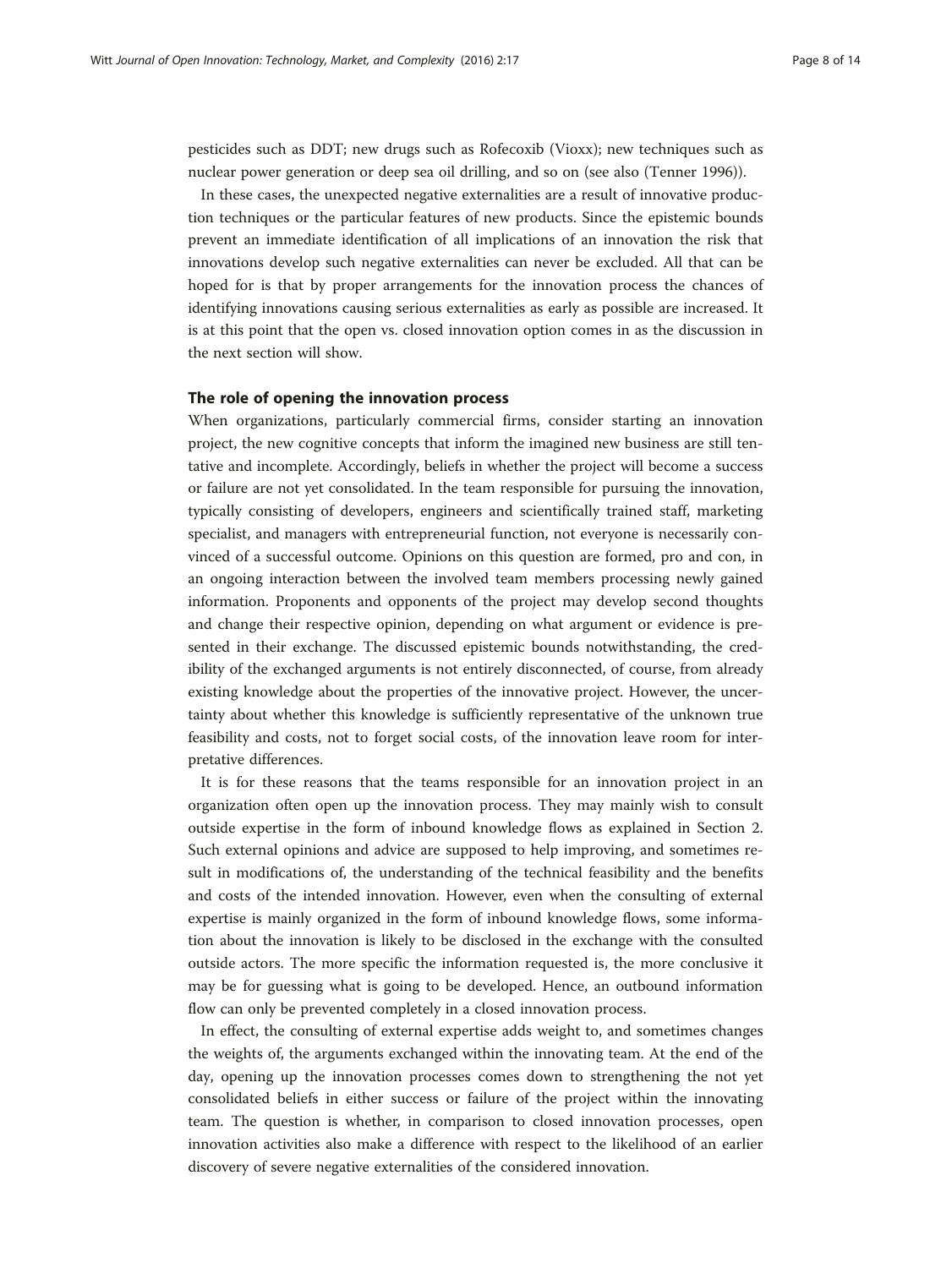<span id="page-8-0"></span>The conditions under which this can be expected to be the case can be explored by means of a stylized model of the opinion formation process within the team which is responsible for the innovation project. The interactions underlying the opinion formation can result in a typical feature of a self-organizing process called phase transition in self-organization theory: An implicit bias in the assessment of the project can accumulate and eventually drive the process beyond a tipping point. The pro-innovation beliefs with which the project was started then turn into the conviction that the innovation is to be abandoned because of lacking success prospects or negative externalities. What has to be discussed here is the following. In case of severe negative externalities, is the tipping point more likely to be reached – implying a shorter expected waiting time for a transition – in open rather than in closed innovation processes?

For expository convenience let us assume a bi-modal framework in which the members of the team responsible in the organization for the innovation project either believe in the success of the innovation or in its failure. Hence, if the share of team members doubting the success – for brevity let us call them *opponents* – at time  $t$  is denoted by  $F(t)$ , the share of team members believing in the success, the *proponents*, is  $1 - F(t)$ . It can be assumed that an innovation project will only be started if (1 −  $F(0)$ )  $\gg F(0)$ . As a result of the exchange of arguments within the team, these beliefs can change so that opponent become proponents and vice versa.

In a probabilistic representation of the belief changes, switching from being proponent to becoming opponent can occur with probability  $p(t)$  and the reverse switching from being opponent to becoming proponent with probability  $q(t)$ . A characteristic feature of opinion formation processes is the frequency-dependency of the switching probabilities, more specifically a nonlinear conformism effect: The more opponents there are in the team, i.e. the more members do not believe in a success of the innovation, the more than proportionately greater is the probability for proponents to become opponents, too. This implies a functional relationship  $p(t) = \varphi$  (F(t)),  $\varphi' > 0$ ,  $\varphi'' > 0$ . The conformism effect also works in the opposite case. Hence, the functional relationship for  $q(t) = \phi(1-F(t))$ ,  $\phi' > 0$ ,  $\phi$ " > 0. For the sake of the present argument it is sufficient to choose quadratic specifications for these functions with parameters  $0 < \alpha \leq 1$  and  $0 < \beta \leq 1$  so that

$$
p(t) = aF(t)^2 \tag{1}
$$

and

$$
q(t) = \beta (1 - F(t))^2.
$$
 (2)

As has been said, due to the epistemic bound there is an irreducible *ex ante* uncertainty about the implications of the projected innovation. However, sooner or later these implications will gradually be revealed while the organization continues to pursue the innovation. The revealed information is likely to feed back on the interactive opinion formation process of the innovating team. In the model, the ongoing revelation process can therefore be assumed to result in a bias, however small, in the switching probabilities. Accordingly, there will be innovations for which the pieces of information revealed over time cast doubts on their success, especially when they give rise to fears that the innovation might develop severe negative externalities for which the innovating organization may at least in part be made liable. In the model this bias is represented by a ratio  $\alpha/\beta > 1$  for this kind of innovations and in the opposite case by  $\alpha/\beta < 1$ .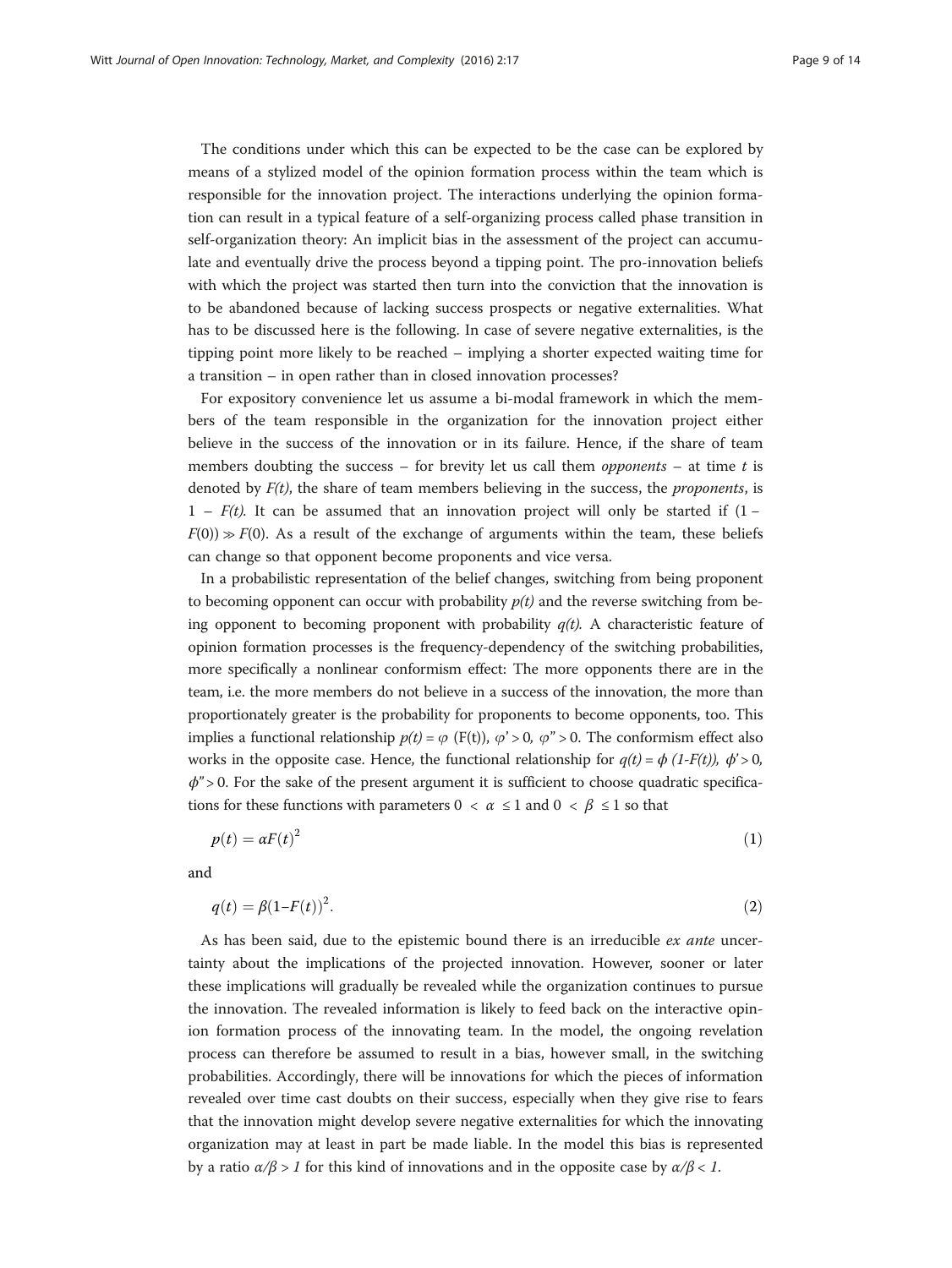<span id="page-9-0"></span>If the organization runs an open innovation process, the exchanges within the innovating team are complemented by a dialogue with external actors. The knowledge inflow from outside affects the opinion formation among the members of the innovating team. Hence, according to the motto "more eyes see better than few eyes", the bias expressed by the size of the ratio  $\alpha/\beta$  should be strengthened the more so, the more external actors get involved in the open innovation, i.e. the more outside knowledge is obtained over time. Following this intuition, the external influence can be depicted by a variable

$$
x(t) = 1 - e^{-\kappa n(t)}.\tag{3}
$$

It depends on the (cumulative) number  $n(t)$  of external actors getting involved in the team's opinion formation up to time t and on a parameter  $k > 0$  reflecting the average strength of their influence. Now suppose the organization runs a completely closed innovation process. This means that  $n(t) = 0$  for all t. In that case  $x(t) = 0$ . Put differently, the degree of openness of the innovation process is expressed in the model by the number  $n(t)$ . The more  $n(t)$  grows over time, the more open the innovation process is and  $x(t)$  approaches the value +1 more or less rapidly, depending on the parameter k.

On the basis of different values for  $n(t)$  and, consequently  $x(t)$ , we can track how in the opinion formation process an innovation project – whether open or closed – fares over time. The critical variable is the share of opponents (or, conversely, proponents) of the project in the innovation team. By assumption, when the innovation project is initiated,  $F(0) < \frac{1}{2}$ . If the revealed information is positive, i.e. in case of  $\alpha/\beta < 0$ , the share  $F(t)$  is likely to decrease over time and the organization can be expected to continue pursuing the innovation. In the opposite case,  $F(t)$  is increasing in the interactive opinion formation process until a strong majority or all of the innovation team become opponents and the project is abandoned.

Assuming that t only takes integer values, the development of  $F(t)$  is in the mean<sup>5</sup> determined by the first order difference equation

$$
= 0 \text{ for } F(t) < 0,
$$
  
\n
$$
F(t+1) = F(t) + (1 - F(t))p(t)(1 + \gamma x(t)) - F(t)q(t)(1 - \gamma x(t))
$$
 for  $0 \le F(t) \le 1$ , (4)  
\n
$$
= 1 \text{ for } F(t) > 1.
$$

The factor  $\gamma$  is determined by a sign function such that  $\gamma = +1$  if  $\frac{\alpha}{\beta} > 1$  and  $\gamma = -1$  if  $\frac{a}{\beta} < 1$ . This ensures that the bias in the switching probabilities is strengthened in the right direction. For  $0 \le F(t) \le 1$  the second summand on the r.h.s. of Eq. (4) represents the mean "inflow" into the share of opponents, i.e. the switching from proponent to opponent, occurring at time t. The third summand gives the mean "outflow" from the share of opponents, i.e. the reverse switching.<sup>6</sup>

The question raised in the previous section was whether, in comparison to closed innovations, open innovation activities make a difference with respect to the time at which an innovation is stopped in case of severe negative externalities. Is an organization that has pushed the innovation the more likely to abandon the project that gradually turns out to be a failure or even disaster the more it relies on an open innovation process? To answer this question we have to explore the mean trajectory resulting from Eq. (4) for the specification  $\frac{\alpha}{\beta} > 1$  and, hence,  $\gamma = +1$ .<sup>7</sup> For expository convenience let us choose a simple numerical specification  $\alpha = 1$  and  $\beta = \frac{1}{2}$  satisfying this condition. Inserting Eqs. ([1\)](#page-8-0), ([2\)](#page-8-0) and (3) into Eq. (4) and rearranging yields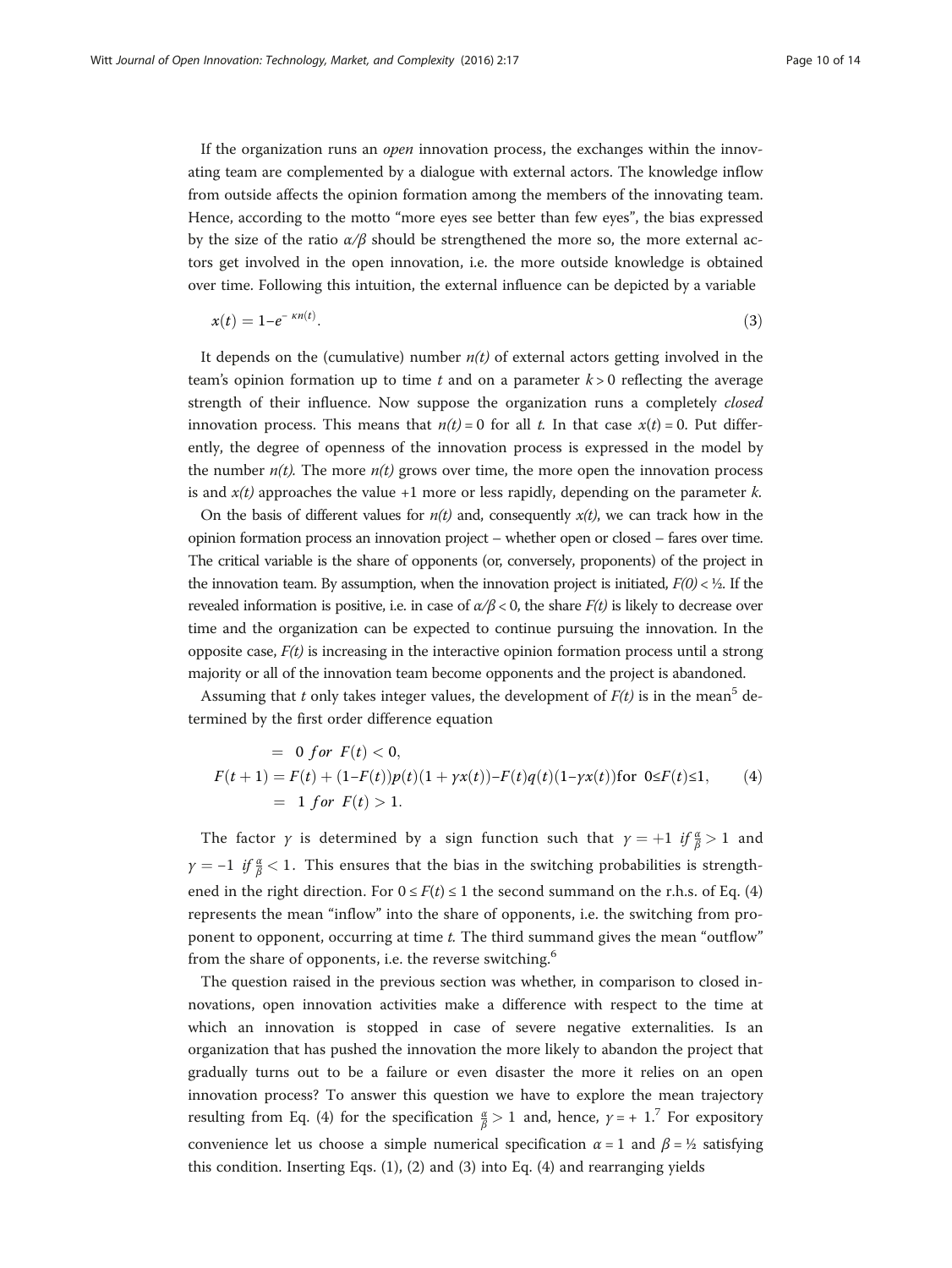<span id="page-10-0"></span>
$$
F(t+1) = \frac{1+x(t)}{2}F(t) + 2(F(t))^{2} - \frac{3+x(t)}{2}(F(t))^{3},
$$
\n(5)

subject to the condition  $F(t + 1) = 0$  for  $F(t) < 0$  and  $F(t + 1) = 1$  for  $F(t) > 0$ .

The cubic difference Eq. (5) implies a bifurcation by which a tipping point emerges in the share of opponents, i.e. a critical mass or frequency  $F^{crit}(t)$  of opponents.  $F^{crit}(t)$  represents an unstable equilibrium point. Once  $F(t) > F^{crit}(t)$  the mean process of Eq. (5) will over time be attracted to  $F^* = 1$ . This is the all-opponent equilibrium which, by assumption, means that the innovation is abandoned. The question to be discussed can therefore be translated into whether and how the position of the tipping point varies in the interval [0, 1] with the openness of the organization's innovation activities. The answer can be given by analyzing the extreme cases of, on the one side, an entirely closed and, on the other side, a very open innovation process. In the former case,  $n = 0$  and, by Eq. [\(3\)](#page-9-0),  $x(t) = 0$  while in the latter case a growing *n* drives  $x(t)$  close to 1.

Let us start with an entirely closed innovation regime. For  $x(t) = 0$  Eq. (5) has three equilibrium points in the interval [0, 1] which can be found by setting  $F(t + 1) = F(t)$ and solving:  $F^* = 1$  which is stable, the instable equilibrium  $F^{crit} = 1/3$ , and another stable equilibrium in  $F^* = 0$ . Hence, there is the possibility that in a closed innovation regime, an innovating team starting with a share  $F(0) < 1/3$  is in a self-amplifying way attracted to an all-proponent equilibrium – despite the bias in the revealed information pointing to an impending failure. Only if the innovation project is from the very beginning controversial (i.e.  $F(0) > 1/3$ ) will the revealed information lead the innovating team to quickly refrain from continuing the innovation process.

A very different result obtains in very open innovation regimes. Consider he limiting case  $x(t) = 1$ . In this case, Eq. (5) has two equilibrium points in the interval [0, 1]:  $F^* =$ 1 and  $F^{crit} = 0$ . This means that  $F(t)$  will (in the mean) be attracted to the only stable equilibrium  $F^* = 1$ , in which everyone in the innovating team opposes the project, once the instable equilibrium  $F^{crit} = 0$ , in which no one opposes, is left. Put differently, in an entirely open innovation process, one single member of the team opposing the innovation suffices to set in motion a development in which an innovation suspected of causing severe negative externalities is soon abandoned. Even if the bias expressed by the ratio  $\frac{\alpha}{\beta} > 1$  is very small  $F(t)$  will then grow successively as a result of the conformism pressure building up through the external expertise influencing the opinion formation within the innovating team.

Since  $F^{crit}$  varies parametrically with  $n(t)$ , a growing openness of the innovation process, i.e.  $n(t)$  going from 0 to large values and  $x(t)$  from 0 to 1, implies a parametric shift of the tipping point  $F^{crit}$  from the value 1/3 (associated in the chosen numerical specification with  $n(t) = 0$ ) downwards to zero. Consequently, the share of opponents in the innovating team which suffices to drive  $F(t)$  beyond  $F^{crit}$  in the direction of  $F^* = 1$ becomes smaller and smaller and is therefore more likely to be reached.<sup>8</sup>

Thus, under the assumption of this model we obtain a clear result. The openness of the innovation process is crucial for reacting early to signs of a failure or even disaster threatening to follow from the pursuit of the innovation. The more open the innovation activity is, the more likely will an innovation be abandoned when there are hints pointing at a failure. In the interest of keeping social costs caused by negative externalities of innovations down it would therefore be desirable to have innovation processes that are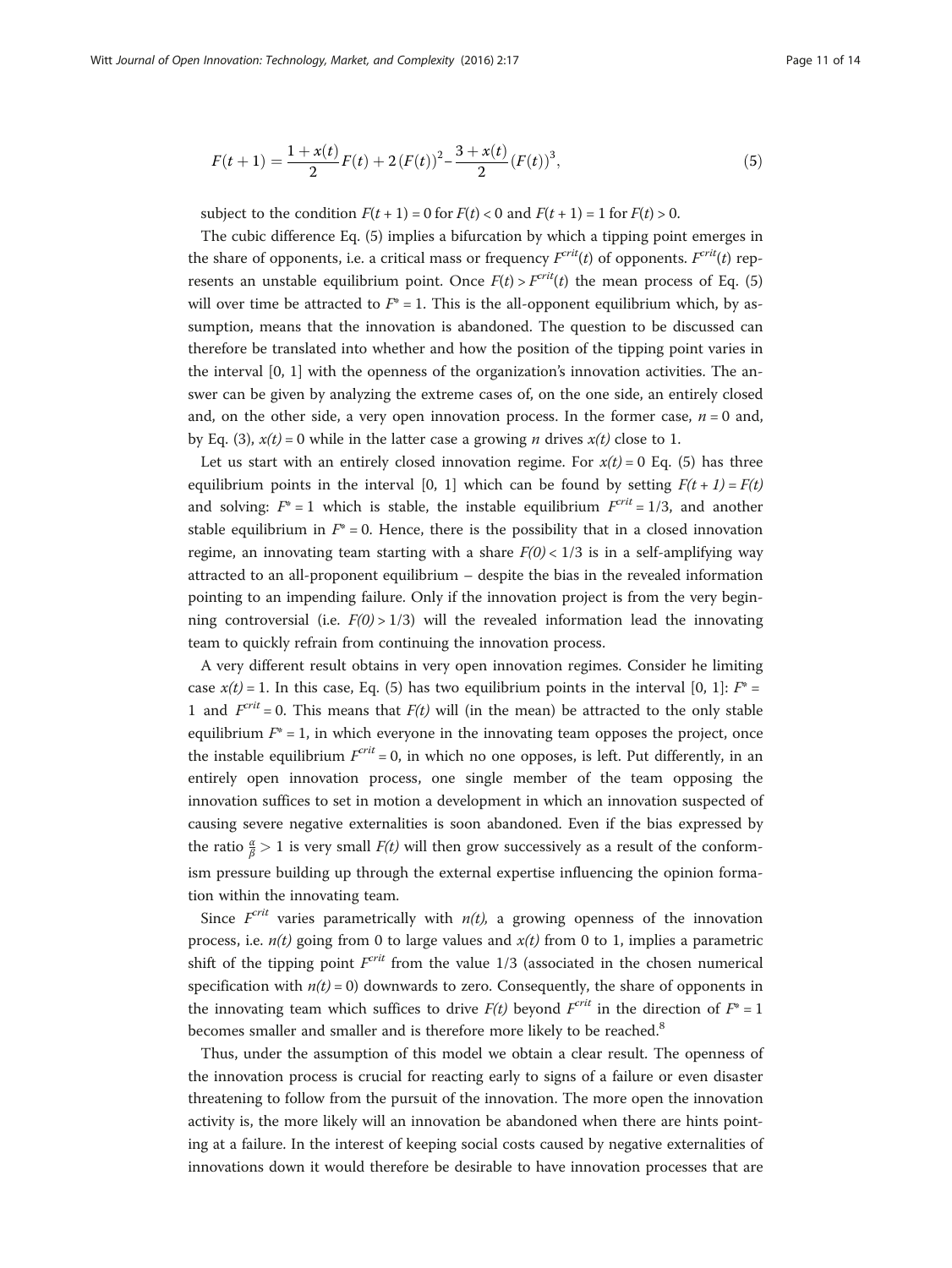as open as possible. As discussed in section 2, such openness may however conflict with the motivation of the innovating organization to protect the private knowledge on which its innovation is based from being diffused to competitors. To create this private innovative knowledge and to implement it in the form of a commercial business requires substantial investments. If the knowledge would diffuse, the innovation could easily be imitated by competitors and the expected innovation rent be quickly competed away.

There is thus a conflict of interests here. If openness of the innovation process would be made a legal requirement, potential innovators can be expected not to undertake many of the innovation projects they would be willing to start as closed activities. If, in contrast, choosing the degree of openness is left to the strategic discretion of the innovating organization, the choice is in most cases a more or less closed innovation activity. It can then happen that even disastrous innovations continue for long until rising social costs induce the public or the government to intervene and to force the innovating organization to let outside expertise in.

#### Conclusions

In a historical perspective, successful innovations have been the main drivers of economic growth creating wealth and raising the standard of living of the masses. Innovations are therefore often considered in a wholesale manner a desideratum in politics, in the public, and, not least, in innovation-related research. Such a view is warranted as long as innovations do not cause negative externalities that result in social costs outweighing the private gains. However, there are not only countless examples of innovations that failed and deprive those who pursued them of the resources they invested. There are also many cases in which innovations successfully passed the market test, but later turned out to have negative externalities that resulted in heavy social costs for society. Obviously, innovations of the latter kind do not secure our future but rather have the potential of threatening it.

In this paper it has therefore been explored by what arrangements concerning the innovation process in firms and other organizations the risk of an innovation ending up with excessive social costs can be kept down. As has been explained, the epistemic bounds on anticipating the implications of new technical and economic activities prevent an immediate solution. However, by means of a simple model exercise it has been shown that the internal reaction of firms and organizations in their innovating teams can differ dramatically with respect to how quickly an innovation developing signs of failure is stopped. The difference rests on how the knowledge flows related to an innovation are strategically shaped, namely in the fashion of open or closed innovation processes. Closed innovation regimes can fail to draw the right conclusions from the information successively revealed about the implications of an innovation. The more open the innovation process is, the more likely it is in contrast that an innovation be abandoned when there are hints pointing at a failure.

The answer to the question in the heading, of what kind of innovations we need to secure our future, would thus be that open innovations would be the desideratum. Yet, as has also been discussed at length in the present paper, an open arrangement of inbound and outbound knowledge flows – desirable in respect to an early discovery of negative externalities – confronts motivational limitations. Under an open innovation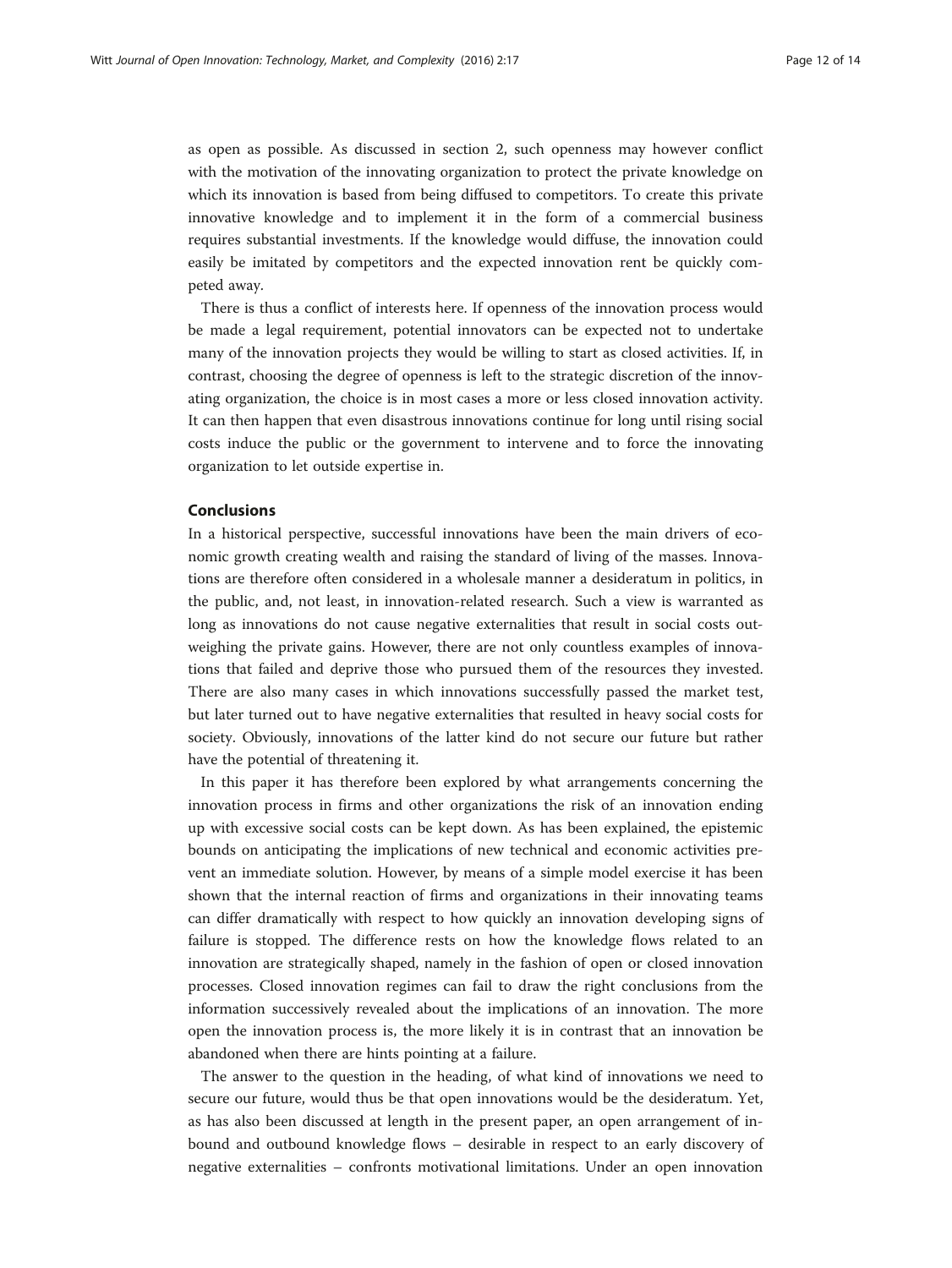regime, innovating organizations may often be hindered to protect their investments from being imitated. If so, the expectation of earning an innovation rent would be destroyed and the motivation to pursue innovations be curbed. This motivational conflict points to a deeper issue. Requiring an opening up of innovation processes in order to reduce the risk of unanticipated social costs can be expected to result in less innovative activities being undertaken. Hence there is a trade-off between that risk on the one hand and the amount of innovative activities on the other. Put differently, society faces a trade-off in making its choice: The higher the pace of innovativeness which society wishes to have, the higher is also the inevitable risk of discovering potentially severe negative externalities too late. Open innovation processes with the capacity of resolving this dilemma do not seem to be in sight.

### Endnotes

<sup>1</sup>In case of closed innovation processes, the trial and error knowledge revelation process may be pursued in the secluded atmosphere of a lab run by a innovating team, sometimes an entire R&D department. Even in such a closed setting knowledge is acquired externally, albeit not on purpose related to a current innovation process, but on a wholesale basis by, e.g., hiring staff with practical or academic research experience, into a R&D team. See Zellner [\(2003](#page-13-0)) for a case study of this form of knowledge acquisition.

 $2$ In some cases the motivation may also have to do with curiosity and stubbornness of pioneering explorers who are eager to unravel the consequences of their own ideas as Schumpeter (Schumpeter [1934\)](#page-13-0) claimed.

<sup>3</sup>Open innovation processes are thus subject to incentive problems that have been postulated in the economic literature on innovations from the very beginning (see (Arrow [1962\)](#page-13-0)). In a nutshell, the postulate says: if competitors cannot be excluded from innovative knowledge that is privately generated at a cost so that this knowledge becomes a public good, this knowledge is no longer, or not to a comparable, extent privately provided.

<sup>4</sup>In reality, however, notorious transaction costs prevent such compensations from taking place. The price of innovation-induced progress and growth resulting from what has been dubbed the "perennial gale of creative destruction" ((Schumpeter [1942\)](#page-13-0), Chap. 7) is that gains and losses are distributed very unevenly across the economy.

<sup>5</sup>For the relationships between the mean process and the stochastic realization of single trajectories around the mean see the discussion in Weidlich ([2000](#page-13-0)).

<sup>6</sup>The terms 1- $F(t)$  and  $F(t)$  in these summands represent the probability that the team member making a switch in  $t$  with the corresponding biased probability is a proponent or an opponent of the innovation project, respectively.

<sup>7</sup>The case  $\alpha/\beta$  < 1, i.e. an innovation turning out to be favorable, can be subjected to an analogous analysis which, however, is neglected here for space limitations.

<sup>8</sup>In the random realization of the stochastic switching process based on the individual probabilities  $p(t)$  and  $q(t)$  the actual increments of the share of opponents fluctuates around the mean increment given by Eq. [\(5](#page-10-0)). Consequently, the closer to 0 the tipping point  $F^{crit}$  gets, the greater the chance that, by a cumulation of random fluctuations,  $F(t)$ is pushed beyond  $F^{crit}$  and the process is attracted to  $F^* = 1$ . For a discussion of random realizations of such processes governed by a master equation see Weidlich [\(2000](#page-13-0)).